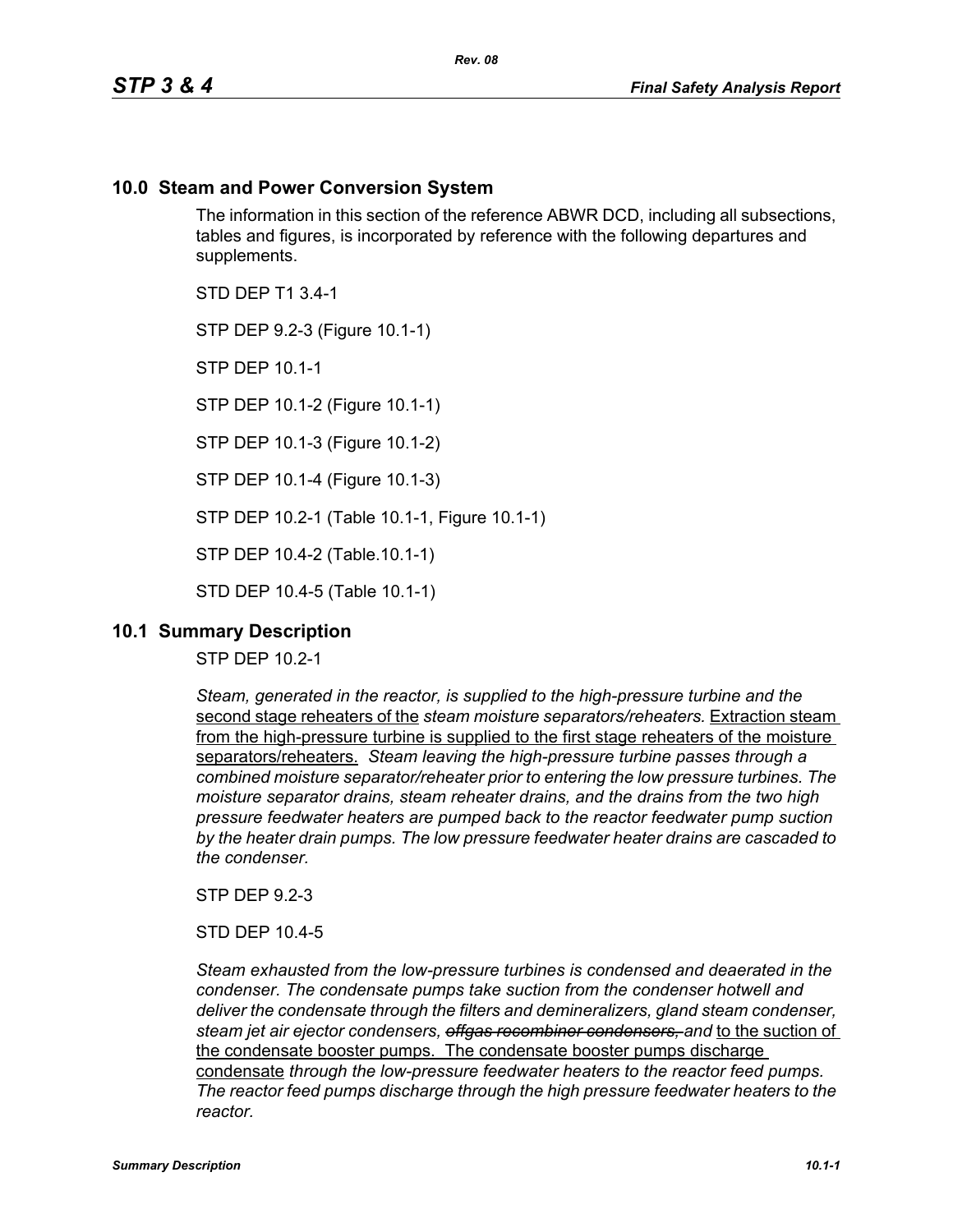The conceptual design information in this section of the reference ABWR DCD is replaced with the following site-specific supplemental information.

*Major S&PC System design features are summarized in Table 10.1-1. The system main conceptual features are illustrated on Figure 10.1-1, assuming a triple pressure condenser. This type of condenser and other site dependent ABWR plant features and parameters are reported herein based on typical central U.S. site conditions. They are given here to more completely define the ABWR Turbine Island standard design and to be used as references in reviewing future ABWR plant-specific licensing submittals, and confirming that such submittals are indeed consistent with the standard design. Nothing in the ABWR Standard Plant design is meant to preclude the use of a once through cooling system and a single pressure condenser nor will such changes affect the Nuclear Island.*

#### STP DEP 10.1-1

*The inlet pressure at the turbine main steam valves will not exceed rated pressure, except when operating above 95% of the maximum guaranteed turbine flow. It will be permissible to increase the inlet pressure to 103% of rated pressure, provided the control valve position is adjusted so that the resulting steam flow does not exceed the steam flow that is obtained when operating at rated pressure with control valves wide open.* The inlet pressure at the turbine main steam valves reflects reactor power, steam line flow and pressure regulator programming, but never exceeds the pressure for which the turbine components and steam lines are designed.

#### STD DEP T1 3.4-1

*Non-safety-related instrumentation is provided to measure and control flow, pressure, differential pressure, temperature, and level throughout the steam and condensate system. The instrumentation provides input signals to the plant computer, recorders and control systems* Plant Information and Control System which maintain the normal operation of the plant.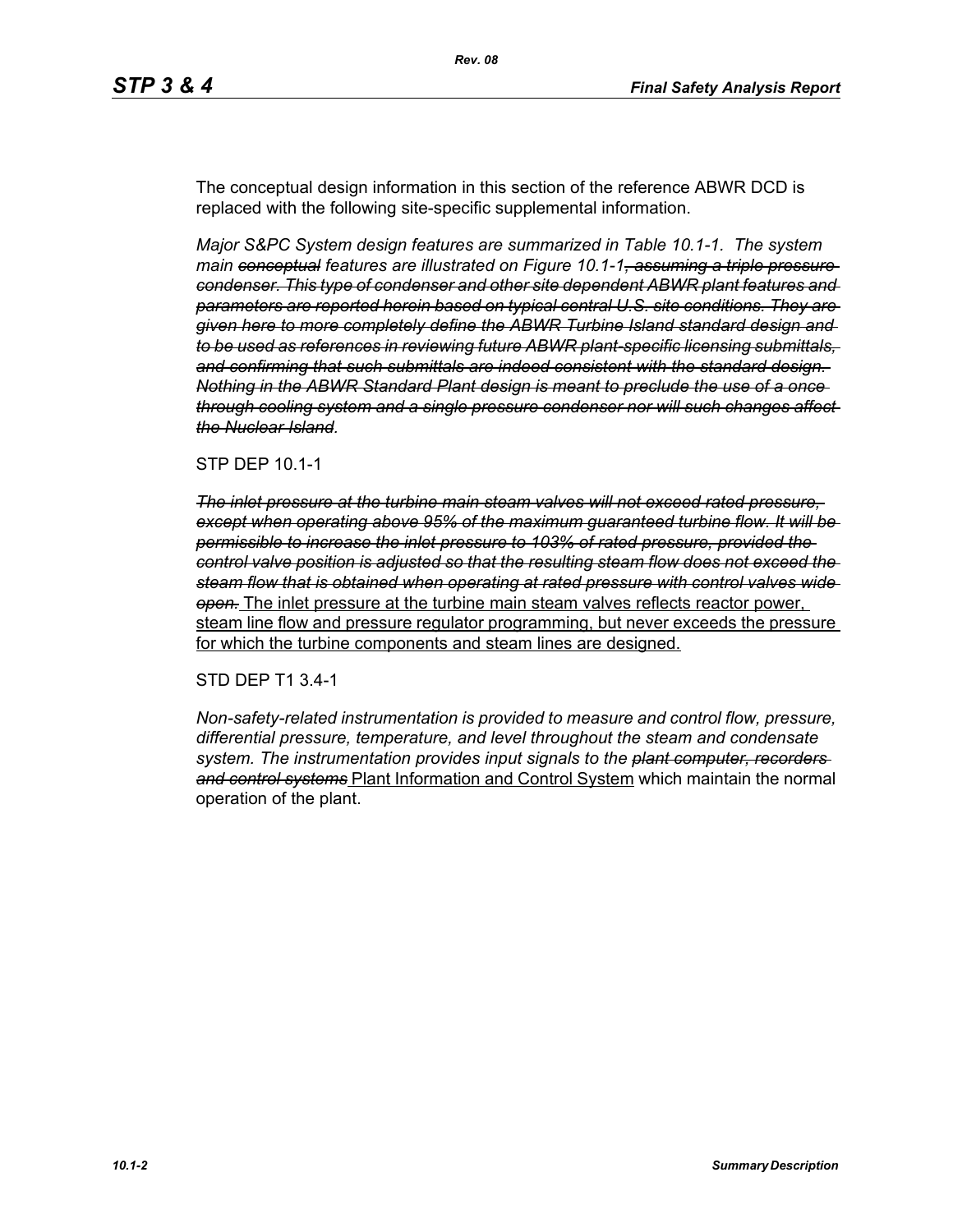# **Table 10.1-1 Summary of Important Design Features and Performance Characteristics of the Steam and Power Conversion System**

| <b>Nuclear Steam Supply System, Full Power Operation</b> |                                                              |  |
|----------------------------------------------------------|--------------------------------------------------------------|--|
| Rated reactor core power, MWt                            | 3,926                                                        |  |
| Rated NSSS power, MWt                                    | 3,919                                                        |  |
| Reactor steam outlet pressure, MPaA                      | 7.17                                                         |  |
| Reactor nominal outlet steam moisture,%                  | 0.1                                                          |  |
| Reactor inlet feedwater temperature, °C                  | 215.6                                                        |  |
| <b>Turbine-Generator</b>                                 |                                                              |  |
| <b>Nominal Rating, MWe</b>                               | ~1.400                                                       |  |
| Turbine type                                             | Tandem compound, six flow, 132.08 cm last-<br>stage bucket   |  |
|                                                          | 1 high pressure turbine                                      |  |
|                                                          | 3 low pressure turbines                                      |  |
| Operating speed, rad/s                                   | 188.5                                                        |  |
| Turbine throttle steam pressure, MPaA                    | 6.79                                                         |  |
| Throttle steam nominal moisture, %                       | 0.4                                                          |  |
| <b>Moisture Separator/Reheaters (MSRs)</b>               |                                                              |  |
| Number of MSRs per unit                                  | 42                                                           |  |
| Stages of moisture separation                            | 1                                                            |  |
| Stages of reheat                                         | 42                                                           |  |
| <b>Main Condenser (Site Dependent)</b>                   |                                                              |  |
| Type                                                     | <b>Multiple Single pressure</b>                              |  |
| Design duty, kW                                          | ~ <del>25.49 x 10<sup>5</sup></del> 251.50 x 10 <sup>4</sup> |  |
| Circulating water flow rate, $m^3/h$                     | ~136290 272,550                                              |  |
| Circulating water temperature rise, °C                   | ~ <del>16.8</del> 7.99                                       |  |
| <b>Condensate Pumps</b>                                  |                                                              |  |
| Number of pumps                                          | 4-50% 4 x 33% (3 operating and 1 standby)                    |  |
| Pump type                                                | Vertical, centrifugal multi-stage                            |  |
| Driver type                                              | <b>Fixed speed motor Induction motor</b>                     |  |
| Design Conditions:                                       |                                                              |  |
| Normal flow, m <sup>3</sup> /h                           | ~ <del>1817.2</del> ~2300                                    |  |
| Total head, m                                            | $426.72 \sim 150$                                            |  |
| Rated motor power, kW                                    | $\sim$ 3800 ~ 1300                                           |  |
|                                                          |                                                              |  |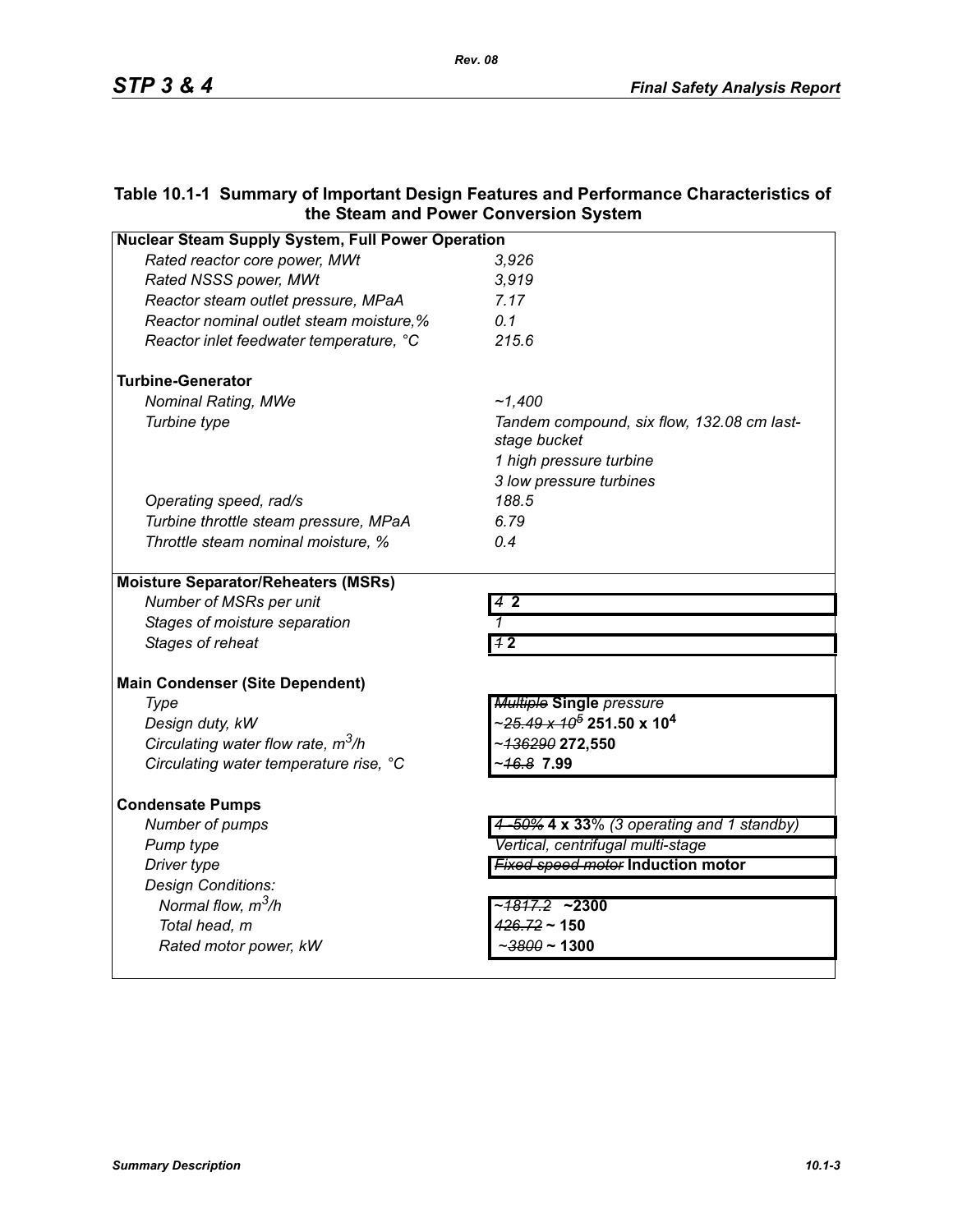| <b>Condensate Booster Pumps</b> |                                          |
|---------------------------------|------------------------------------------|
| <b>Number of Pumps</b>          | 4x33% (3 operating, 1 standby)           |
| <b>Pump Type</b>                | Horizontal, centrifugal, multi-stage     |
| <b>Driver Type</b>              | <b>Induction motor</b>                   |
| <b>Design Conditions:</b>       |                                          |
| Normal Flow, $m^3/h$            | $-2300$                                  |
| Total Head, m                   | $-280$                                   |
| <b>Rated Motor Power, kW</b>    | $-2300$                                  |
| <b>Feedwater Heaters</b>        |                                          |
| <b>Low Pressure Heaters</b>     |                                          |
| a. No. 1                        |                                          |
| Number per stage                | 3                                        |
| Stage pressure, kPaA            | 24.543.5                                 |
| Duty per shell, kW              | $22.4$ 59.8 x $10^3$                     |
| Drain Cooler Duty per shell, kW | 13.5 x $10^3$                            |
| No. 2<br>b.                     |                                          |
| Number per stage                | 3                                        |
| Stage pressure, kPaA            | 60.8 90.0                                |
| Duty per shell, kW              | $48.85$ 38.4 x 10 <sup>3</sup>           |
| c. No. 3                        |                                          |
| Number per stage                | 3                                        |
| Stage pressure, kPaA            | <b>147 249</b>                           |
| Duty per shell, kW              | $\frac{51.88}{2}$ 62.8 x 10 <sup>3</sup> |
| d. No. 4                        |                                          |
| Number per stage                | 3                                        |
| Stage pressure, kPaA            | 330 439                                  |
| Duty per shell, kW              | $\frac{54.90}{2}$ 40.9 x 10 <sup>3</sup> |
| <b>High Pressure Heaters</b>    |                                          |
| e. No. 5                        |                                          |
| Number per stage                | $\overline{c}$                           |
| Stage pressure, kPaA            | 1,353 1244                               |
| Duty per shell, kW              | $171.55$ 125.3 x 10 <sup>3</sup>         |
| f.<br>No. 6                     |                                          |
| Number per stage                | 2                                        |
| Stage pressure, kPaA            | 2,311 2250                               |
| Duty per shell, kW              | $\frac{428.73}{136.5}$ x 10 <sup>3</sup> |

## **Table 10.1-1 Summary of Important Design Features and Performance Characteristics of the Steam and Power Conversion System (Continued)**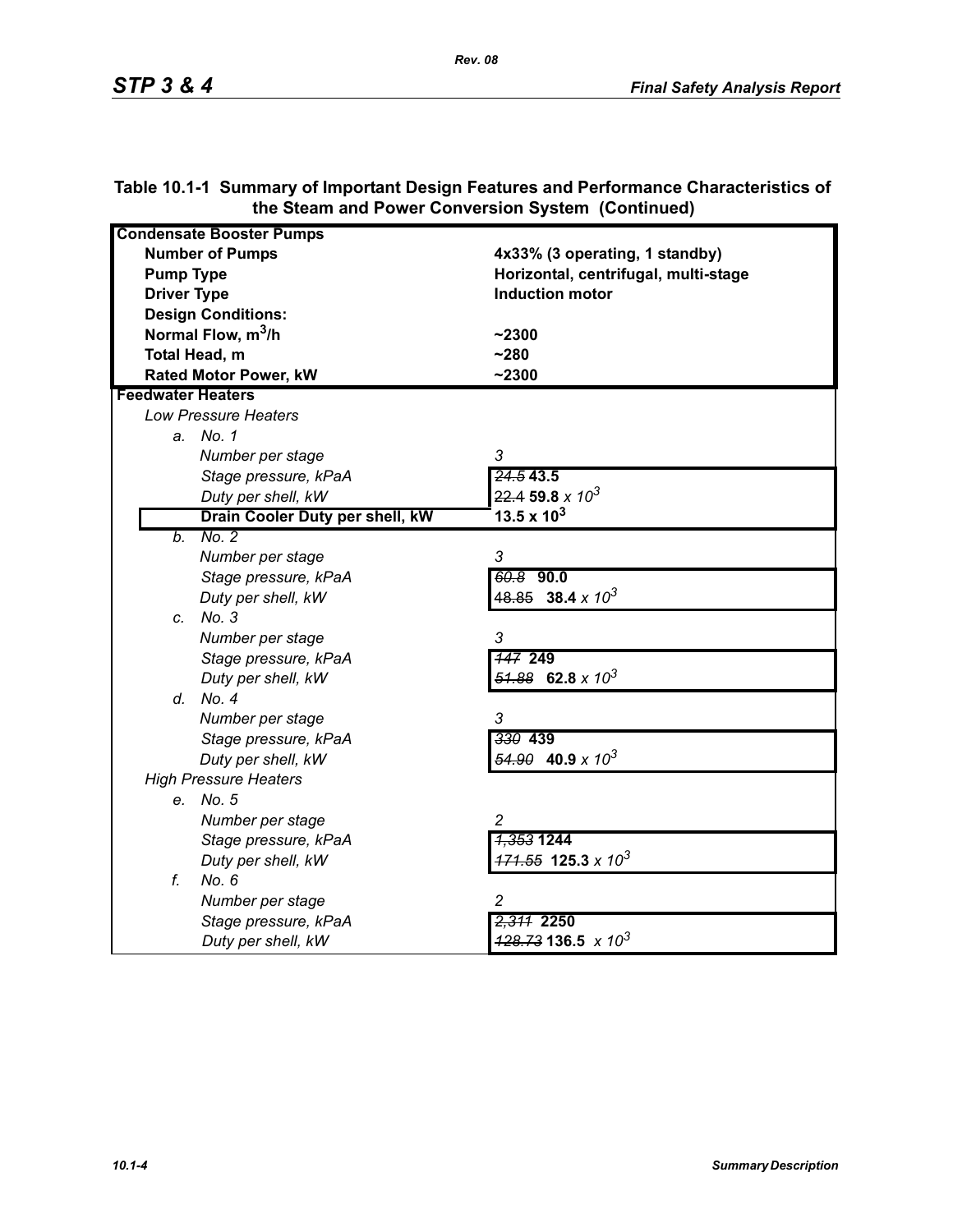| <b>Reactor Feedwater Pumps</b>       |                                                                        |
|--------------------------------------|------------------------------------------------------------------------|
| Number of pumps                      | 3 normally operating (33-65%), 1 standby,<br>variable speed            |
| Pump type                            | Horizontal, centrifugal, single stage                                  |
| Driver type                          | electric motors                                                        |
| Design conditions:                   |                                                                        |
| Main pumps:                          |                                                                        |
| Normal flow, $m^3/h$                 | ~ <del>4202.27</del> ~3300                                             |
| Total head, m                        | ~640.08 ~ 760                                                          |
| Rated motor power, kW                | $~11,200$ ~ 8400                                                       |
| <b>Heater Drain Pumps</b>            |                                                                        |
| Number of pumps                      | $\frac{2 \times 50\%}{2 \times 50\%}$ 4 x 33% (3 operating, 1 standby) |
| Pump type                            | Horizontal, centrifugal                                                |
| Driver type                          | <b>Fixed speed motor Induction Motor</b>                               |
| Design conditions:                   |                                                                        |
| Normal flow, $m^3/h$                 | ~ <del>1362.9</del> ~1250                                              |
| Total head, m                        | $~228~\sim 370$                                                        |
| Rated motor power, kW                | $~1600$ ~ 1600                                                         |
| <b>High Press. Heater Drain Tank</b> |                                                                        |
| Number of tanks                      | $\overline{21}$                                                        |
| Design, pressure kPa MPaG            | 4,517 1.67 & Full Vac.                                                 |
| Tank capacity, m <sup>3</sup>        | $\frac{56,700 \hat{L}^*}{2}$ ~ 98                                      |
| <b>Low Press, Heater Drain Tanks</b> |                                                                        |
| <b>Number of tanks</b>               | 3                                                                      |
| Design, pressure MPaG                | 0.35 & Full Vac.                                                       |
| Tank capacity, m3                    | ~4                                                                     |

### **Table 10.1-1 Summary of Important Design Features and Performance Characteristics of the Steam and Power Conversion System (Continued)**

*\* Nominal depending on specific Turbine Building layout considerations*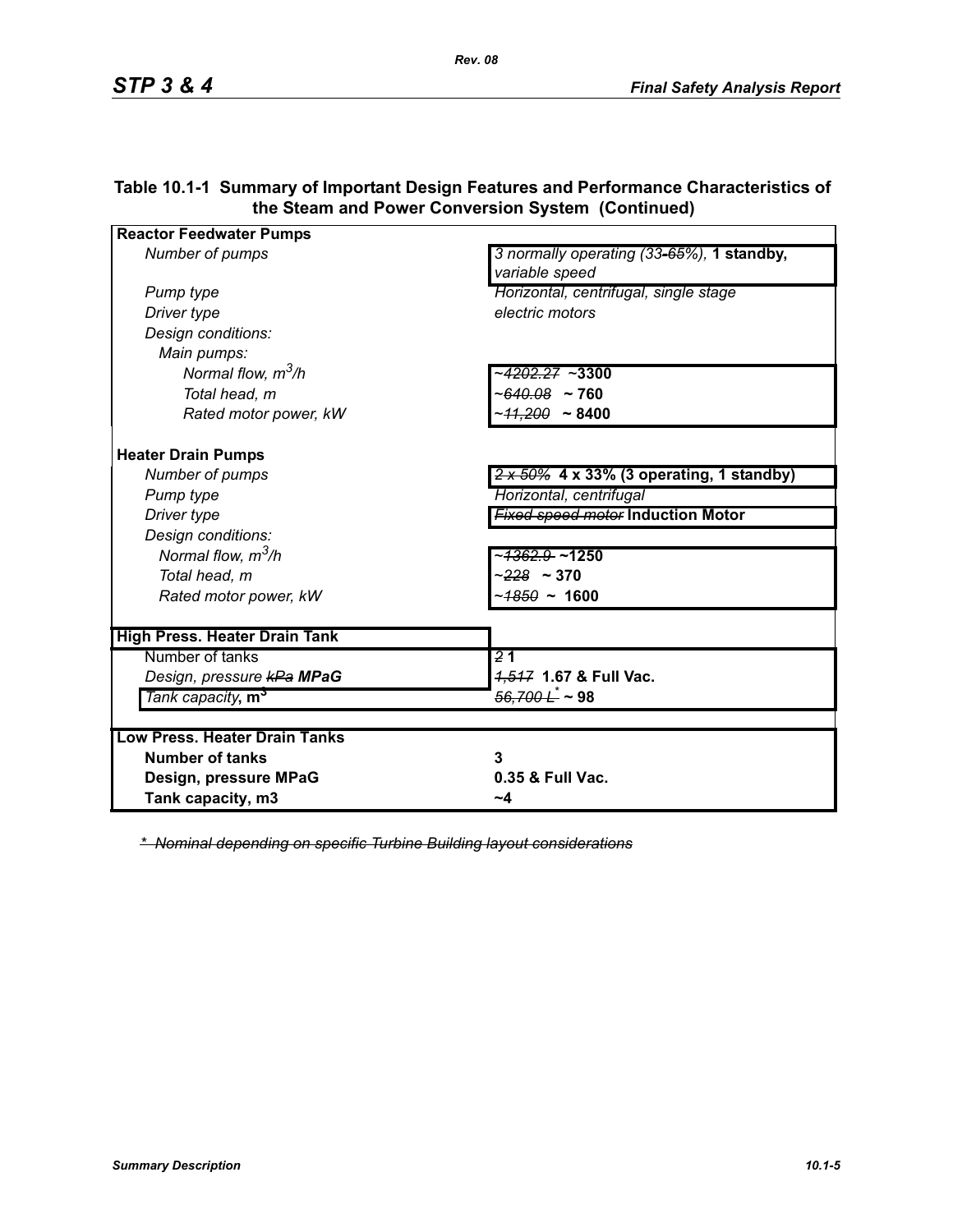